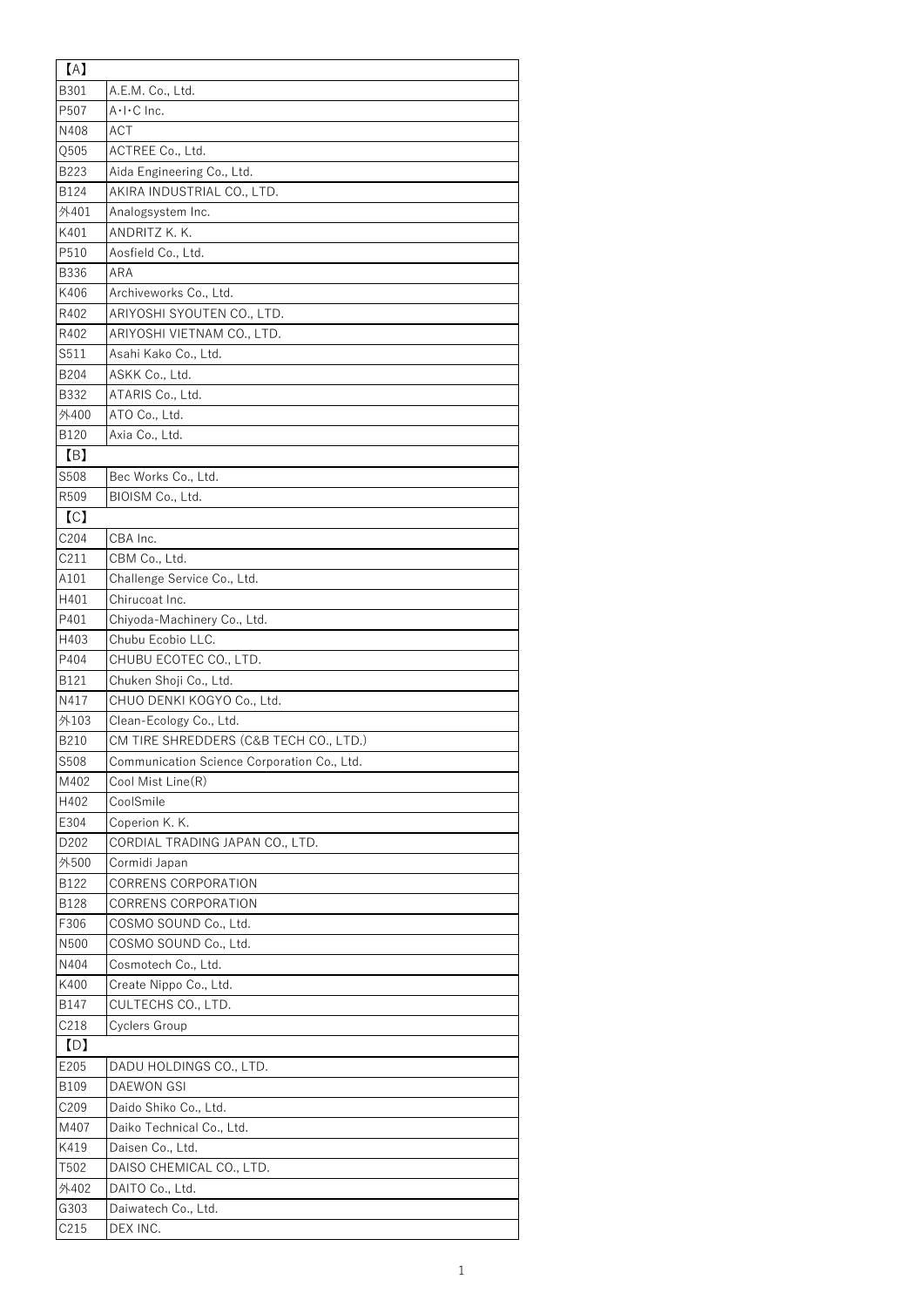| R501        | Digital und MeeR, Inc.                                                                        |
|-------------|-----------------------------------------------------------------------------------------------|
| <b>B133</b> | DONAU TRADING CO., LTD.                                                                       |
| B225        | Dotandline, Inc.                                                                              |
| (E)         |                                                                                               |
| K418        | E's-Life Co., Ltd.                                                                            |
| L403        | Earth & Water Co., Ltd.                                                                       |
| M410        | EARTH BLOWER JAPAN Inc.                                                                       |
| M406        | Eberspacher Mikuni Climate Control Systems Corporation                                        |
| B240        | Eco Clean Corporation                                                                         |
| A106        | Eco Co., Ltd                                                                                  |
| P508        | Eco Master Co., Ltd. /TAKEEI CO., LTD.                                                        |
| T502        | Ecobio Co., Ltd.                                                                              |
| B219        | Eco-max Co., Ltd.                                                                             |
|             |                                                                                               |
| <b>B137</b> | <b>ECORO</b>                                                                                  |
| T502        | Ehime Prefecture                                                                              |
| S508        | EIWA CORPORATION                                                                              |
| E200        | ELCOM Co., Ltd.                                                                               |
| F300        | <b>EMATEC</b>                                                                                 |
| <b>B137</b> | ENMA JAPAN                                                                                    |
| L402        | <b>ENPOSS JAPAN</b>                                                                           |
| U515        | ENTECH2022                                                                                    |
| N421        | Enviro Solution Co., Ltd.                                                                     |
| N505        | ENVIRO VISION CO., LTD.                                                                       |
| J401        | Environmental Business Research Institute                                                     |
| <b>B305</b> | Environmental Conservation Service Co., Ltd.                                                  |
| N419        | ENZYME Co., Ltd.                                                                              |
| E307        | Erema Japan                                                                                   |
| K403        | Erep Inc.                                                                                     |
| B202        | Eriez Magnetics Japan Co., Ltd.                                                               |
| K417        | E-SELECT Ltd.                                                                                 |
| M411        | ES-WATERNET CO., LTD.                                                                         |
| M405        | <b>ETG Japan Limited</b>                                                                      |
| (F)         |                                                                                               |
| R505        | Fanfare Inc.                                                                                  |
| <b>B104</b> | <b>FKG Corporation</b>                                                                        |
| H400        | <b>FKTlab LLC</b>                                                                             |
|             |                                                                                               |
| <b>B153</b> | Fuji Car Manufacturing Co., Ltd.                                                              |
| P503        | FUJI CLEAN Co., Ltd.                                                                          |
| B234        | FUJI KOGYO Co., Ltd.                                                                          |
| <b>B305</b> | FUJINO KOUGYO Co., Ltd.                                                                       |
| <b>B150</b> | Fujitex Co., Ltd.                                                                             |
| <b>B313</b> | Fujitsu Tokki Systems Ltd.                                                                    |
| <b>B300</b> | FUKUDAHAMONOKOGYO CO., LTD.                                                                   |
| E305-2      | Fukui Craft Co., Ltd.                                                                         |
| U508        | Fukuoka University AIG Collaborative Institute for Recycling and Environmental Control System |
| U507        | FUKUOKA UNIVERSITY, Recycling and Eco-Technology Speciality Granduate School of Engineering   |
| <b>B335</b> | FUKURO INDUSTRIAL Co., Ltd.                                                                   |
| K404        | <b>FULUHASHI EPO CORPORATION</b>                                                              |
| B236        | FUNABORI Co., Ltd.                                                                            |
| [G]         |                                                                                               |
| <b>B337</b> | G-8 INTERNATIONAL TRADING Co., Ltd.                                                           |
| B132        | General Incorporated Association Tile Chips Study Group                                       |
| K402        | Geo-Heat Promotion Association of Japan                                                       |
| B214        | GERB Vibration Control Systems Japan, Inc.                                                    |
| J400        | Glass Foam Business Cooperative                                                               |
| H401        | Godai LLP                                                                                     |
| N415        | GOHDA WATER TREATMENT TECHNOLOGY CO., INC.                                                    |
| T505        | GPSS Engineering Inc.                                                                         |
|             |                                                                                               |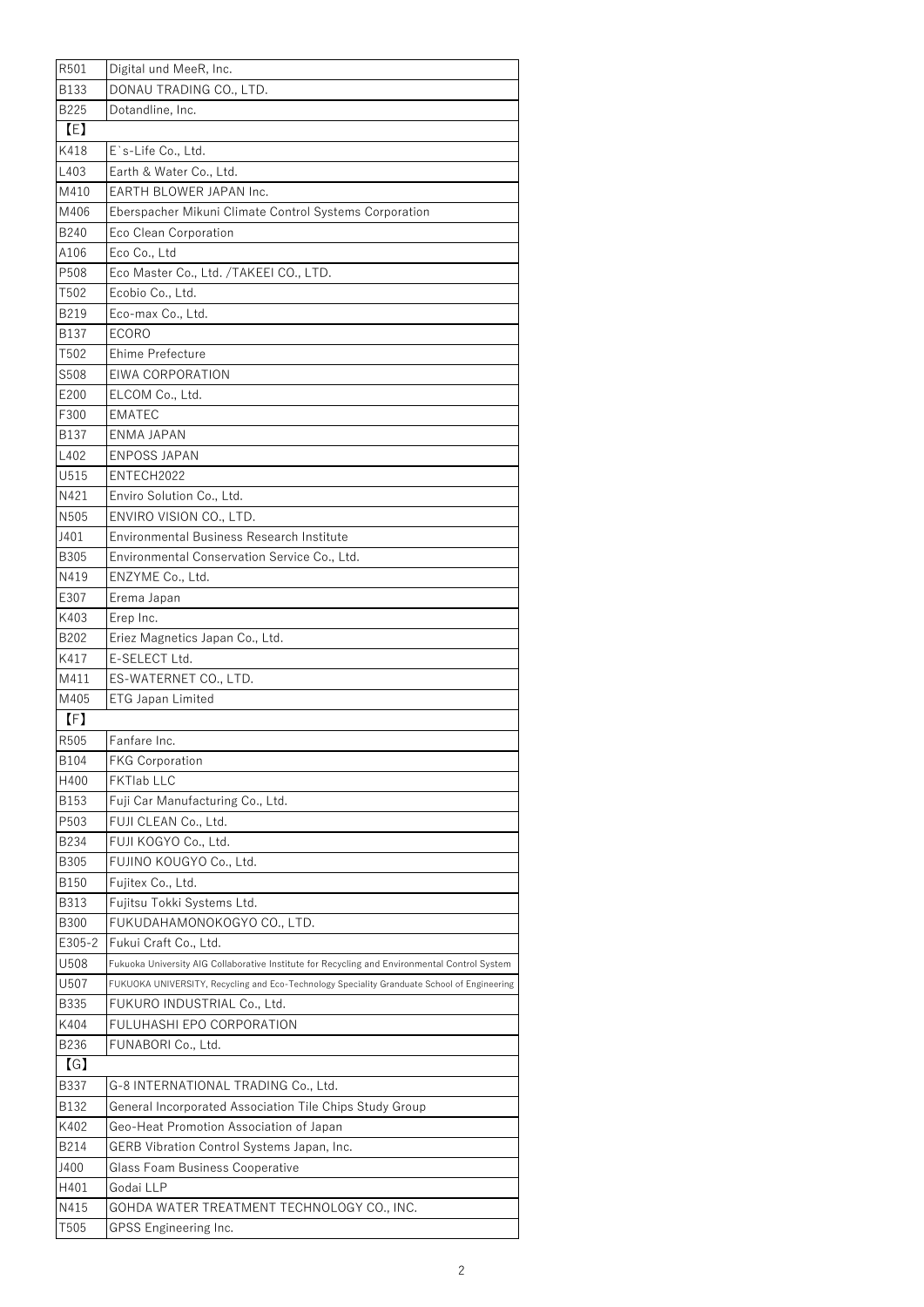| <b>B306</b>                            | Green Co., Ltd.                                    |
|----------------------------------------|----------------------------------------------------|
| K414                                   | Green Coal                                         |
| C216                                   | Gtec Co., Ltd.                                     |
| S521                                   | GUNBIRU Co., Ltd.                                  |
| 外301                                   | Gyokuei Corp.                                      |
| <b>B121</b>                            | <b>GZ</b> Grobal Green                             |
| (H)                                    |                                                    |
| N413                                   | HALVO Holdings Co., Ltd.                           |
| A103                                   | <b>HASECC</b>                                      |
| K411                                   | HAZAMA ANDO CORPORATION                            |
| N422                                   | HER Co., Ltd.                                      |
| P509                                   | <b>HIBIYA AMENIS Corporation</b>                   |
| K403                                   | High Purity Bio Diesel Fuel Companies Federation   |
| L400                                   | HIRAKAWA CORPORATION                               |
| C217                                   | Hokkoku INTEC Service Inc.                         |
| N413                                   | Honda Trading Corporation/HALVO Holdings Co., Ltd. |
| <b>B141</b>                            | Horai Co., Ltd.                                    |
| B203                                   | Hosodakikaku                                       |
| M408                                   | House of the Mold Measures Information Center      |
| S508                                   | Howa Machinery Ltd.                                |
| N413                                   | HYDROLOGICAL ENGINERING CO., LTD.                  |
| $\left(\mathsf{I}\right)$              |                                                    |
| U517                                   | <b>ICEF2022</b>                                    |
| <b>B143</b>                            | IKC Co., Ltd.                                      |
| B213                                   | IMAGIIRE CO., LTD.                                 |
| L402                                   | Ims CO., LTD.                                      |
| K412                                   | Inoue Densetsu Co., Ltd.                           |
| <b>B100</b><br>A104                    | Inter-Action Corporation                           |
| J403                                   | IR System Co., Ltd.<br>ISIS JAPAN Co., Ltd.        |
| B209                                   | <b>ITOCHU MACHINE-TECHNOS Corporation</b>          |
| B217                                   | Iwata Create Inc.                                  |
| $\begin{bmatrix} 1 \\ 2 \end{bmatrix}$ |                                                    |
| <b>B135</b>                            | J. TEC Limited                                     |
| J402                                   | Japan CCS Co., Ltd.                                |
| F301                                   | Japan Machinery Company                            |
| <b>B148</b>                            | Japan RPF Association                              |
| K408                                   | Japan Small Hydropower Co., Ltd.                   |
| K401                                   | Japanese Association for Water Energy Recovery     |
| C213                                   | JEMS Inc.                                          |
| 外201                                   | JEOL Ltd.                                          |
| N408                                   | JFE Techno-Research Corporation                    |
| <b>B314</b>                            | Jinsan CS Corp.                                    |
| N406                                   | Justec Co., Ltd.                                   |
| (K)                                    |                                                    |
| R503                                   | KAISUIMAREN CO., LTD.                              |
| B107                                   | Kaitaikun Co., Ltd.                                |
| B212                                   | Kaiyo Engineering Co,. Ltd.                        |
| P504                                   | Kajima Environment Engineering Corporation         |
| H404                                   | Kajiwara Iron Works Co., Ltd.                      |
| B127                                   | Kamacho Scale Co., Ltd.                            |
| E203<br><b>B155</b>                    | Kameoka City                                       |
| B142                                   | Kamijin Co., Ltd.<br>Kamiya Trading Corporation    |
| Q500                                   | Kanazawakiko Inc.                                  |
| R407                                   | KANEMATSU ENGINEERING CO., LTD.                    |
| A105                                   | KANKYO TECHSYS CO., LTD.                           |
| <b>B308</b>                            | KANKYOU NO MIKATA Inc.                             |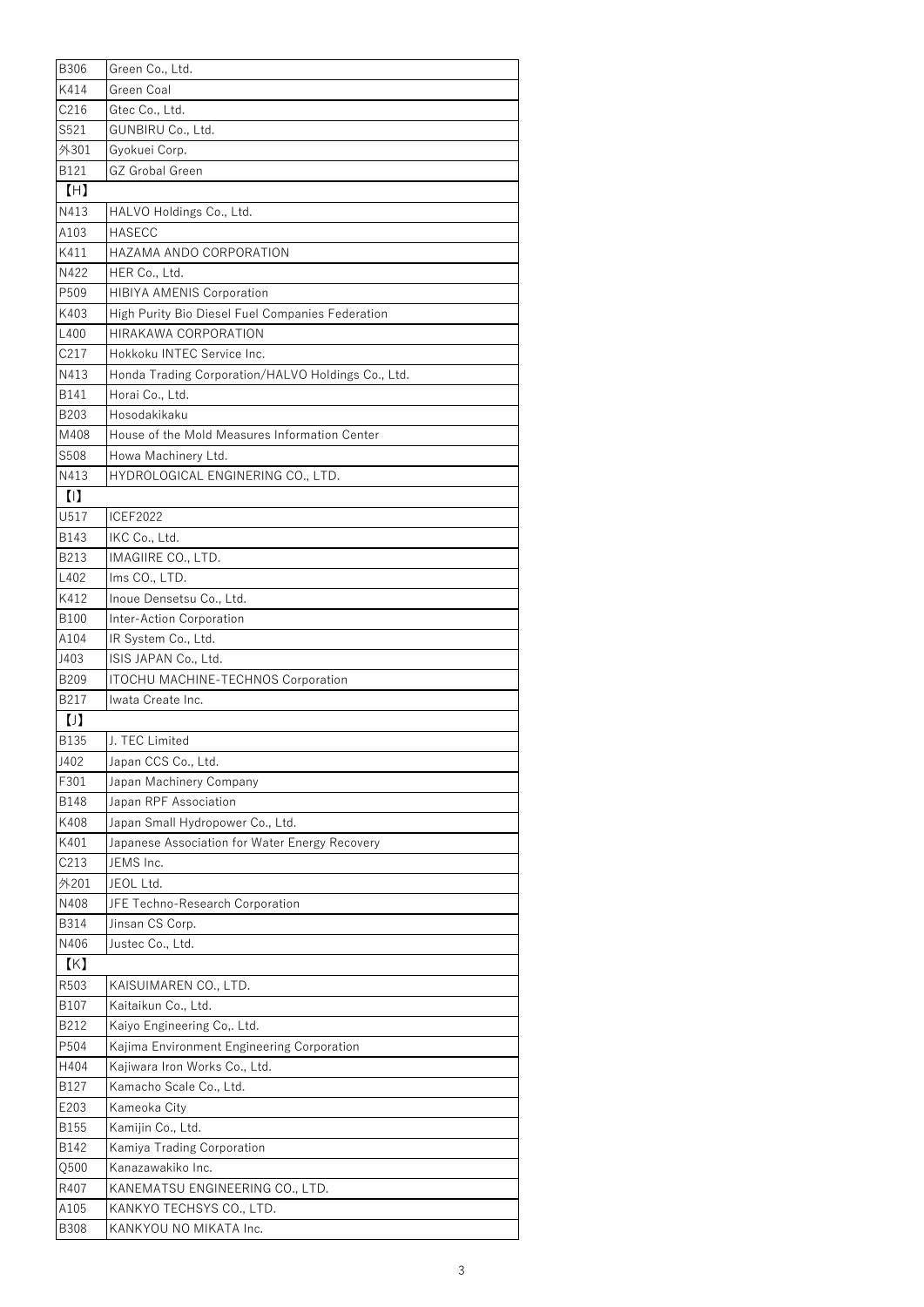| Q503<br><b>KANSAI CORPORATION</b><br>L405<br>Kansai Electronics Co., Ltd.<br>N408<br>Kansaikako Co., Ltd.<br>R405<br>Kansaitusyo Co., Ltd.<br>G300<br>Kantechs Co., Ltd.<br>S503<br>KARCHER (JAPAN) CO., LTD.<br>N413<br>Kataoka Laboratory<br>B132<br>KAWARA Recycle Union<br>K409<br>Kayama Kogyo Co., Ltd.<br>K403<br>Keinan Clean Co., Ltd.<br>R512<br>KEITH Manufacturing Co.<br><b>B115</b><br>Keiwa Kogyo Co., Ltd.<br>K401<br><b>KENEK Corporation</b><br>Q502<br><b>KENKI CORPORATION</b><br>S504<br>KENTEC Co., Ltd.<br>B132<br>K-GROUND<br>R502<br>Kiefel Co., Ltd.<br>L401<br>Kind Moss Innovation Co., Ltd<br><b>B331</b><br>KINKI INDUSTRIAL CO., LTD.<br>Q403<br>KINSEI SANGYO CO., LTD.<br>B211<br>Kirikawa Bussan Co., Ltd.<br>N408<br>KITAMURA CO., LTD.<br>K414<br>Kiyama Co., Ltd.<br>N418<br>Know-you Co., Ltd.<br>T501<br>Kochi Industrial Promotion Center<br>N502<br>Korea Techno Venture Foundation<br>U514<br>KOTRA (Korea Trade and Investment Promotion Agency)<br>M408<br>KOYO CO., Ltd. / House of the Mold Measures Information Center<br>B152<br><b>KUBOTA Environmental Engineering Corporation</b><br>G302<br>Kuimaru Corp.<br>B232<br>KURIMOTO, LTD. /TEREXFINLAY<br><b>B149</b><br>Kuroda Corporation<br>Q404<br>KYC Machine Industry Co., Ltd.<br>E302<br>Kyoei Industry Co., Ltd.<br><b>B312</b><br>KYOMACHI SANGYOSHARYO CO., LTD.<br>S517<br>Kyoritsu Seiyaku Corporation<br>U513<br>Kyoto Sangyo University Center for Research Facilitation<br>K407<br>Kyoukan Co., Ltd.<br><b>B130</b><br>KYOWA KOGYOSYO Co., Ltd.<br>S520<br>Kyowakako Co., Ltd.<br>U503<br>Kyushu Institute of Technology, Ohno Lab.<br>U504<br>Kyushu Institute of Technology, Wakizako Laboratory<br>$\Box$<br>K405<br>Lab Forest Inc.<br>B103<br>Lindemann Japan Co., Ltd.<br>D201<br>Links Co., Ltd.<br>[M] |
|------------------------------------------------------------------------------------------------------------------------------------------------------------------------------------------------------------------------------------------------------------------------------------------------------------------------------------------------------------------------------------------------------------------------------------------------------------------------------------------------------------------------------------------------------------------------------------------------------------------------------------------------------------------------------------------------------------------------------------------------------------------------------------------------------------------------------------------------------------------------------------------------------------------------------------------------------------------------------------------------------------------------------------------------------------------------------------------------------------------------------------------------------------------------------------------------------------------------------------------------------------------------------------------------------------------------------------------------------------------------------------------------------------------------------------------------------------------------------------------------------------------------------------------------------------------------------------------------------------------------------------------------------------------------------------------------------------------------------------------------------------------------------------------------------------------------------|
|                                                                                                                                                                                                                                                                                                                                                                                                                                                                                                                                                                                                                                                                                                                                                                                                                                                                                                                                                                                                                                                                                                                                                                                                                                                                                                                                                                                                                                                                                                                                                                                                                                                                                                                                                                                                                              |
|                                                                                                                                                                                                                                                                                                                                                                                                                                                                                                                                                                                                                                                                                                                                                                                                                                                                                                                                                                                                                                                                                                                                                                                                                                                                                                                                                                                                                                                                                                                                                                                                                                                                                                                                                                                                                              |
|                                                                                                                                                                                                                                                                                                                                                                                                                                                                                                                                                                                                                                                                                                                                                                                                                                                                                                                                                                                                                                                                                                                                                                                                                                                                                                                                                                                                                                                                                                                                                                                                                                                                                                                                                                                                                              |
|                                                                                                                                                                                                                                                                                                                                                                                                                                                                                                                                                                                                                                                                                                                                                                                                                                                                                                                                                                                                                                                                                                                                                                                                                                                                                                                                                                                                                                                                                                                                                                                                                                                                                                                                                                                                                              |
|                                                                                                                                                                                                                                                                                                                                                                                                                                                                                                                                                                                                                                                                                                                                                                                                                                                                                                                                                                                                                                                                                                                                                                                                                                                                                                                                                                                                                                                                                                                                                                                                                                                                                                                                                                                                                              |
|                                                                                                                                                                                                                                                                                                                                                                                                                                                                                                                                                                                                                                                                                                                                                                                                                                                                                                                                                                                                                                                                                                                                                                                                                                                                                                                                                                                                                                                                                                                                                                                                                                                                                                                                                                                                                              |
|                                                                                                                                                                                                                                                                                                                                                                                                                                                                                                                                                                                                                                                                                                                                                                                                                                                                                                                                                                                                                                                                                                                                                                                                                                                                                                                                                                                                                                                                                                                                                                                                                                                                                                                                                                                                                              |
|                                                                                                                                                                                                                                                                                                                                                                                                                                                                                                                                                                                                                                                                                                                                                                                                                                                                                                                                                                                                                                                                                                                                                                                                                                                                                                                                                                                                                                                                                                                                                                                                                                                                                                                                                                                                                              |
|                                                                                                                                                                                                                                                                                                                                                                                                                                                                                                                                                                                                                                                                                                                                                                                                                                                                                                                                                                                                                                                                                                                                                                                                                                                                                                                                                                                                                                                                                                                                                                                                                                                                                                                                                                                                                              |
|                                                                                                                                                                                                                                                                                                                                                                                                                                                                                                                                                                                                                                                                                                                                                                                                                                                                                                                                                                                                                                                                                                                                                                                                                                                                                                                                                                                                                                                                                                                                                                                                                                                                                                                                                                                                                              |
|                                                                                                                                                                                                                                                                                                                                                                                                                                                                                                                                                                                                                                                                                                                                                                                                                                                                                                                                                                                                                                                                                                                                                                                                                                                                                                                                                                                                                                                                                                                                                                                                                                                                                                                                                                                                                              |
|                                                                                                                                                                                                                                                                                                                                                                                                                                                                                                                                                                                                                                                                                                                                                                                                                                                                                                                                                                                                                                                                                                                                                                                                                                                                                                                                                                                                                                                                                                                                                                                                                                                                                                                                                                                                                              |
|                                                                                                                                                                                                                                                                                                                                                                                                                                                                                                                                                                                                                                                                                                                                                                                                                                                                                                                                                                                                                                                                                                                                                                                                                                                                                                                                                                                                                                                                                                                                                                                                                                                                                                                                                                                                                              |
|                                                                                                                                                                                                                                                                                                                                                                                                                                                                                                                                                                                                                                                                                                                                                                                                                                                                                                                                                                                                                                                                                                                                                                                                                                                                                                                                                                                                                                                                                                                                                                                                                                                                                                                                                                                                                              |
|                                                                                                                                                                                                                                                                                                                                                                                                                                                                                                                                                                                                                                                                                                                                                                                                                                                                                                                                                                                                                                                                                                                                                                                                                                                                                                                                                                                                                                                                                                                                                                                                                                                                                                                                                                                                                              |
|                                                                                                                                                                                                                                                                                                                                                                                                                                                                                                                                                                                                                                                                                                                                                                                                                                                                                                                                                                                                                                                                                                                                                                                                                                                                                                                                                                                                                                                                                                                                                                                                                                                                                                                                                                                                                              |
|                                                                                                                                                                                                                                                                                                                                                                                                                                                                                                                                                                                                                                                                                                                                                                                                                                                                                                                                                                                                                                                                                                                                                                                                                                                                                                                                                                                                                                                                                                                                                                                                                                                                                                                                                                                                                              |
|                                                                                                                                                                                                                                                                                                                                                                                                                                                                                                                                                                                                                                                                                                                                                                                                                                                                                                                                                                                                                                                                                                                                                                                                                                                                                                                                                                                                                                                                                                                                                                                                                                                                                                                                                                                                                              |
|                                                                                                                                                                                                                                                                                                                                                                                                                                                                                                                                                                                                                                                                                                                                                                                                                                                                                                                                                                                                                                                                                                                                                                                                                                                                                                                                                                                                                                                                                                                                                                                                                                                                                                                                                                                                                              |
|                                                                                                                                                                                                                                                                                                                                                                                                                                                                                                                                                                                                                                                                                                                                                                                                                                                                                                                                                                                                                                                                                                                                                                                                                                                                                                                                                                                                                                                                                                                                                                                                                                                                                                                                                                                                                              |
|                                                                                                                                                                                                                                                                                                                                                                                                                                                                                                                                                                                                                                                                                                                                                                                                                                                                                                                                                                                                                                                                                                                                                                                                                                                                                                                                                                                                                                                                                                                                                                                                                                                                                                                                                                                                                              |
|                                                                                                                                                                                                                                                                                                                                                                                                                                                                                                                                                                                                                                                                                                                                                                                                                                                                                                                                                                                                                                                                                                                                                                                                                                                                                                                                                                                                                                                                                                                                                                                                                                                                                                                                                                                                                              |
|                                                                                                                                                                                                                                                                                                                                                                                                                                                                                                                                                                                                                                                                                                                                                                                                                                                                                                                                                                                                                                                                                                                                                                                                                                                                                                                                                                                                                                                                                                                                                                                                                                                                                                                                                                                                                              |
|                                                                                                                                                                                                                                                                                                                                                                                                                                                                                                                                                                                                                                                                                                                                                                                                                                                                                                                                                                                                                                                                                                                                                                                                                                                                                                                                                                                                                                                                                                                                                                                                                                                                                                                                                                                                                              |
|                                                                                                                                                                                                                                                                                                                                                                                                                                                                                                                                                                                                                                                                                                                                                                                                                                                                                                                                                                                                                                                                                                                                                                                                                                                                                                                                                                                                                                                                                                                                                                                                                                                                                                                                                                                                                              |
|                                                                                                                                                                                                                                                                                                                                                                                                                                                                                                                                                                                                                                                                                                                                                                                                                                                                                                                                                                                                                                                                                                                                                                                                                                                                                                                                                                                                                                                                                                                                                                                                                                                                                                                                                                                                                              |
|                                                                                                                                                                                                                                                                                                                                                                                                                                                                                                                                                                                                                                                                                                                                                                                                                                                                                                                                                                                                                                                                                                                                                                                                                                                                                                                                                                                                                                                                                                                                                                                                                                                                                                                                                                                                                              |
|                                                                                                                                                                                                                                                                                                                                                                                                                                                                                                                                                                                                                                                                                                                                                                                                                                                                                                                                                                                                                                                                                                                                                                                                                                                                                                                                                                                                                                                                                                                                                                                                                                                                                                                                                                                                                              |
|                                                                                                                                                                                                                                                                                                                                                                                                                                                                                                                                                                                                                                                                                                                                                                                                                                                                                                                                                                                                                                                                                                                                                                                                                                                                                                                                                                                                                                                                                                                                                                                                                                                                                                                                                                                                                              |
|                                                                                                                                                                                                                                                                                                                                                                                                                                                                                                                                                                                                                                                                                                                                                                                                                                                                                                                                                                                                                                                                                                                                                                                                                                                                                                                                                                                                                                                                                                                                                                                                                                                                                                                                                                                                                              |
|                                                                                                                                                                                                                                                                                                                                                                                                                                                                                                                                                                                                                                                                                                                                                                                                                                                                                                                                                                                                                                                                                                                                                                                                                                                                                                                                                                                                                                                                                                                                                                                                                                                                                                                                                                                                                              |
|                                                                                                                                                                                                                                                                                                                                                                                                                                                                                                                                                                                                                                                                                                                                                                                                                                                                                                                                                                                                                                                                                                                                                                                                                                                                                                                                                                                                                                                                                                                                                                                                                                                                                                                                                                                                                              |
|                                                                                                                                                                                                                                                                                                                                                                                                                                                                                                                                                                                                                                                                                                                                                                                                                                                                                                                                                                                                                                                                                                                                                                                                                                                                                                                                                                                                                                                                                                                                                                                                                                                                                                                                                                                                                              |
|                                                                                                                                                                                                                                                                                                                                                                                                                                                                                                                                                                                                                                                                                                                                                                                                                                                                                                                                                                                                                                                                                                                                                                                                                                                                                                                                                                                                                                                                                                                                                                                                                                                                                                                                                                                                                              |
|                                                                                                                                                                                                                                                                                                                                                                                                                                                                                                                                                                                                                                                                                                                                                                                                                                                                                                                                                                                                                                                                                                                                                                                                                                                                                                                                                                                                                                                                                                                                                                                                                                                                                                                                                                                                                              |
|                                                                                                                                                                                                                                                                                                                                                                                                                                                                                                                                                                                                                                                                                                                                                                                                                                                                                                                                                                                                                                                                                                                                                                                                                                                                                                                                                                                                                                                                                                                                                                                                                                                                                                                                                                                                                              |
|                                                                                                                                                                                                                                                                                                                                                                                                                                                                                                                                                                                                                                                                                                                                                                                                                                                                                                                                                                                                                                                                                                                                                                                                                                                                                                                                                                                                                                                                                                                                                                                                                                                                                                                                                                                                                              |
|                                                                                                                                                                                                                                                                                                                                                                                                                                                                                                                                                                                                                                                                                                                                                                                                                                                                                                                                                                                                                                                                                                                                                                                                                                                                                                                                                                                                                                                                                                                                                                                                                                                                                                                                                                                                                              |
|                                                                                                                                                                                                                                                                                                                                                                                                                                                                                                                                                                                                                                                                                                                                                                                                                                                                                                                                                                                                                                                                                                                                                                                                                                                                                                                                                                                                                                                                                                                                                                                                                                                                                                                                                                                                                              |
|                                                                                                                                                                                                                                                                                                                                                                                                                                                                                                                                                                                                                                                                                                                                                                                                                                                                                                                                                                                                                                                                                                                                                                                                                                                                                                                                                                                                                                                                                                                                                                                                                                                                                                                                                                                                                              |
|                                                                                                                                                                                                                                                                                                                                                                                                                                                                                                                                                                                                                                                                                                                                                                                                                                                                                                                                                                                                                                                                                                                                                                                                                                                                                                                                                                                                                                                                                                                                                                                                                                                                                                                                                                                                                              |
|                                                                                                                                                                                                                                                                                                                                                                                                                                                                                                                                                                                                                                                                                                                                                                                                                                                                                                                                                                                                                                                                                                                                                                                                                                                                                                                                                                                                                                                                                                                                                                                                                                                                                                                                                                                                                              |
|                                                                                                                                                                                                                                                                                                                                                                                                                                                                                                                                                                                                                                                                                                                                                                                                                                                                                                                                                                                                                                                                                                                                                                                                                                                                                                                                                                                                                                                                                                                                                                                                                                                                                                                                                                                                                              |
|                                                                                                                                                                                                                                                                                                                                                                                                                                                                                                                                                                                                                                                                                                                                                                                                                                                                                                                                                                                                                                                                                                                                                                                                                                                                                                                                                                                                                                                                                                                                                                                                                                                                                                                                                                                                                              |
|                                                                                                                                                                                                                                                                                                                                                                                                                                                                                                                                                                                                                                                                                                                                                                                                                                                                                                                                                                                                                                                                                                                                                                                                                                                                                                                                                                                                                                                                                                                                                                                                                                                                                                                                                                                                                              |
|                                                                                                                                                                                                                                                                                                                                                                                                                                                                                                                                                                                                                                                                                                                                                                                                                                                                                                                                                                                                                                                                                                                                                                                                                                                                                                                                                                                                                                                                                                                                                                                                                                                                                                                                                                                                                              |
| <b>B126</b><br>Maekawa Kogyosho Co., Ltd.                                                                                                                                                                                                                                                                                                                                                                                                                                                                                                                                                                                                                                                                                                                                                                                                                                                                                                                                                                                                                                                                                                                                                                                                                                                                                                                                                                                                                                                                                                                                                                                                                                                                                                                                                                                    |
| S509<br><b>MARTEC</b>                                                                                                                                                                                                                                                                                                                                                                                                                                                                                                                                                                                                                                                                                                                                                                                                                                                                                                                                                                                                                                                                                                                                                                                                                                                                                                                                                                                                                                                                                                                                                                                                                                                                                                                                                                                                        |
| <b>B135</b><br>MARTINI TECH Co., Ltd.                                                                                                                                                                                                                                                                                                                                                                                                                                                                                                                                                                                                                                                                                                                                                                                                                                                                                                                                                                                                                                                                                                                                                                                                                                                                                                                                                                                                                                                                                                                                                                                                                                                                                                                                                                                        |
| N412<br>Maruhachi Co., Ltd.                                                                                                                                                                                                                                                                                                                                                                                                                                                                                                                                                                                                                                                                                                                                                                                                                                                                                                                                                                                                                                                                                                                                                                                                                                                                                                                                                                                                                                                                                                                                                                                                                                                                                                                                                                                                  |
| H405<br>Maruhi Co., Ltd.                                                                                                                                                                                                                                                                                                                                                                                                                                                                                                                                                                                                                                                                                                                                                                                                                                                                                                                                                                                                                                                                                                                                                                                                                                                                                                                                                                                                                                                                                                                                                                                                                                                                                                                                                                                                     |
| <b>B336</b><br>Maruhou Co., Ltd.                                                                                                                                                                                                                                                                                                                                                                                                                                                                                                                                                                                                                                                                                                                                                                                                                                                                                                                                                                                                                                                                                                                                                                                                                                                                                                                                                                                                                                                                                                                                                                                                                                                                                                                                                                                             |
| <b>B238</b><br>MARUMA TECHNICA CO., LTD.                                                                                                                                                                                                                                                                                                                                                                                                                                                                                                                                                                                                                                                                                                                                                                                                                                                                                                                                                                                                                                                                                                                                                                                                                                                                                                                                                                                                                                                                                                                                                                                                                                                                                                                                                                                     |
|                                                                                                                                                                                                                                                                                                                                                                                                                                                                                                                                                                                                                                                                                                                                                                                                                                                                                                                                                                                                                                                                                                                                                                                                                                                                                                                                                                                                                                                                                                                                                                                                                                                                                                                                                                                                                              |
|                                                                                                                                                                                                                                                                                                                                                                                                                                                                                                                                                                                                                                                                                                                                                                                                                                                                                                                                                                                                                                                                                                                                                                                                                                                                                                                                                                                                                                                                                                                                                                                                                                                                                                                                                                                                                              |
| 外200<br>MARUMA TECHNICA CO., LTD.                                                                                                                                                                                                                                                                                                                                                                                                                                                                                                                                                                                                                                                                                                                                                                                                                                                                                                                                                                                                                                                                                                                                                                                                                                                                                                                                                                                                                                                                                                                                                                                                                                                                                                                                                                                            |
| K413<br>Marutsudempa Co., Ltd.<br>R512<br>MARUWA MACHINERY CO., LTD.                                                                                                                                                                                                                                                                                                                                                                                                                                                                                                                                                                                                                                                                                                                                                                                                                                                                                                                                                                                                                                                                                                                                                                                                                                                                                                                                                                                                                                                                                                                                                                                                                                                                                                                                                         |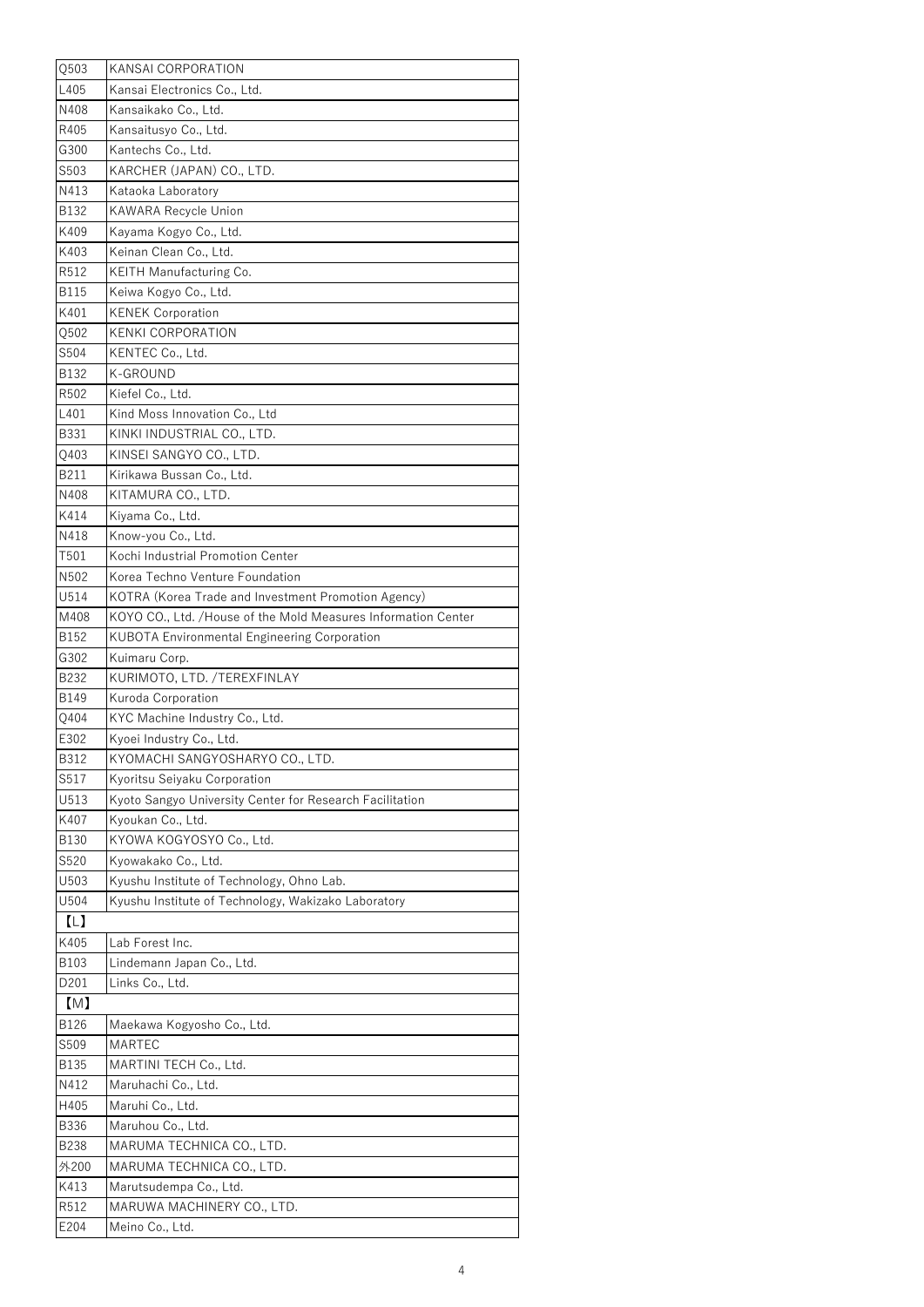| N408         | Meitoh Kasei Co., Ltd.                                                      |
|--------------|-----------------------------------------------------------------------------|
| B123         | Merci Co., Ltd.                                                             |
| S501         | Merci Co., Ltd.                                                             |
| <b>B208</b>  | Midac Co., Ltd.                                                             |
| <b>B151</b>  | Miike Iron Works Co., Ltd.                                                  |
| 外300         | Minorisangyo Co., Ltd.                                                      |
| <b>B315</b>  | Mirai Souzou Co., Ltd.                                                      |
| K402         | MISAWA ENVIRONMENTAL TECHNOLOGY                                             |
| C203         | Mitsubishi Heavy Industries Machinery Technology Corporation                |
| K416         | MITSUI MIIKE MACHINERY COMPANY, LIMITED                                     |
| B305         | Mitsukaido Sangyo Co., Ltd.                                                 |
| C220         |                                                                             |
|              | Miyagi Prefecture Software Business Cooperative                             |
| K401         | Mizu no Chikara Publishing House                                            |
| R504         | Mizuho Co., Ltd.                                                            |
| P500         | MOKI Co., Ltd.                                                              |
| B307         | MONOI CO., LTD.                                                             |
| P511         | MORI MACHINERY CORPORATION                                                  |
| A100         | Morinokikai Co., Ltd.                                                       |
| B154         | Morooka Co., Ltd.                                                           |
| 外101         | Morooka Co., Ltd.                                                           |
| L401         | Mos yamagata Co., Ltd.                                                      |
| <b>B218</b>  | MSC Co., Ltd.                                                               |
| B216         | Mud Recycling Association                                                   |
| M400         | Murai Chemical Pack Co., Ltd.                                               |
| B139         | MURAKAMI SEIKI MFG. CO., LTD.                                               |
| S516         | Murakoshi Industry Co., Ltd.                                                |
| C201         | Mutsumi System Co., Ltd.                                                    |
| [N]          |                                                                             |
| B221         | N. craft Corp.                                                              |
|              |                                                                             |
| P501         | NAGAISHI ENGINEERING Co., Ltd.                                              |
| <b>B330</b>  | Nakayama Iron Works, Ltd.                                                   |
| U500         | National Institute of Technology                                            |
| U501         | National Institute of Technology, Kagawa College                            |
| <b>B116</b>  | National Institute of Technology, Toyama College (Toyama KOSEN)             |
| B235         | NCM Co., Ltd.                                                               |
| B224         | NCT Chemical Co., Ltd.                                                      |
| B224         | New Chemical Trading Co., Ltd.                                              |
| E305         | Nihon S & H Co., Ltd.                                                       |
| C220         | Nihon SDL                                                                   |
| S510         | Nihon Shisetsu Co., Ltd.                                                    |
| N408         | Nihon Suido Consultants Co., Ltd.                                           |
| U510         | Nihon University Business, Research and Intellectual Property Center(NUBIC) |
| B324         | NIHON-CIM CO., LTD.                                                         |
| B235         | Nihonkikan Co., Ltd.                                                        |
| B109         | Nihonsenki CO., LTD.                                                        |
| <b>B138</b>  | NIIHAMA IRON WORKS Co., Ltd.                                                |
| B121         | Niimi Shoten Co., Ltd.                                                      |
| P502         | NIKI Inc.                                                                   |
| F305         | Nikkan Merchandise Co., Ltd.                                                |
| N410         | NIKKEN Inc.                                                                 |
| R406         | Nikken Lease Kogyo Co., Ltd.                                                |
| B325         | NIKKO CO., LTD.                                                             |
|              |                                                                             |
| 外201         | Nikon Solutions Co., Ltd.                                                   |
| S505         | Nioix Co., Ltd                                                              |
| K420         | Nippo Business Co., Ltd.                                                    |
| N417         | NIPPON DENKO Co., Ltd.                                                      |
| M409<br>N411 | Nippon Magnetics, Inc.<br>Nishimura Works Co., Ltd.                         |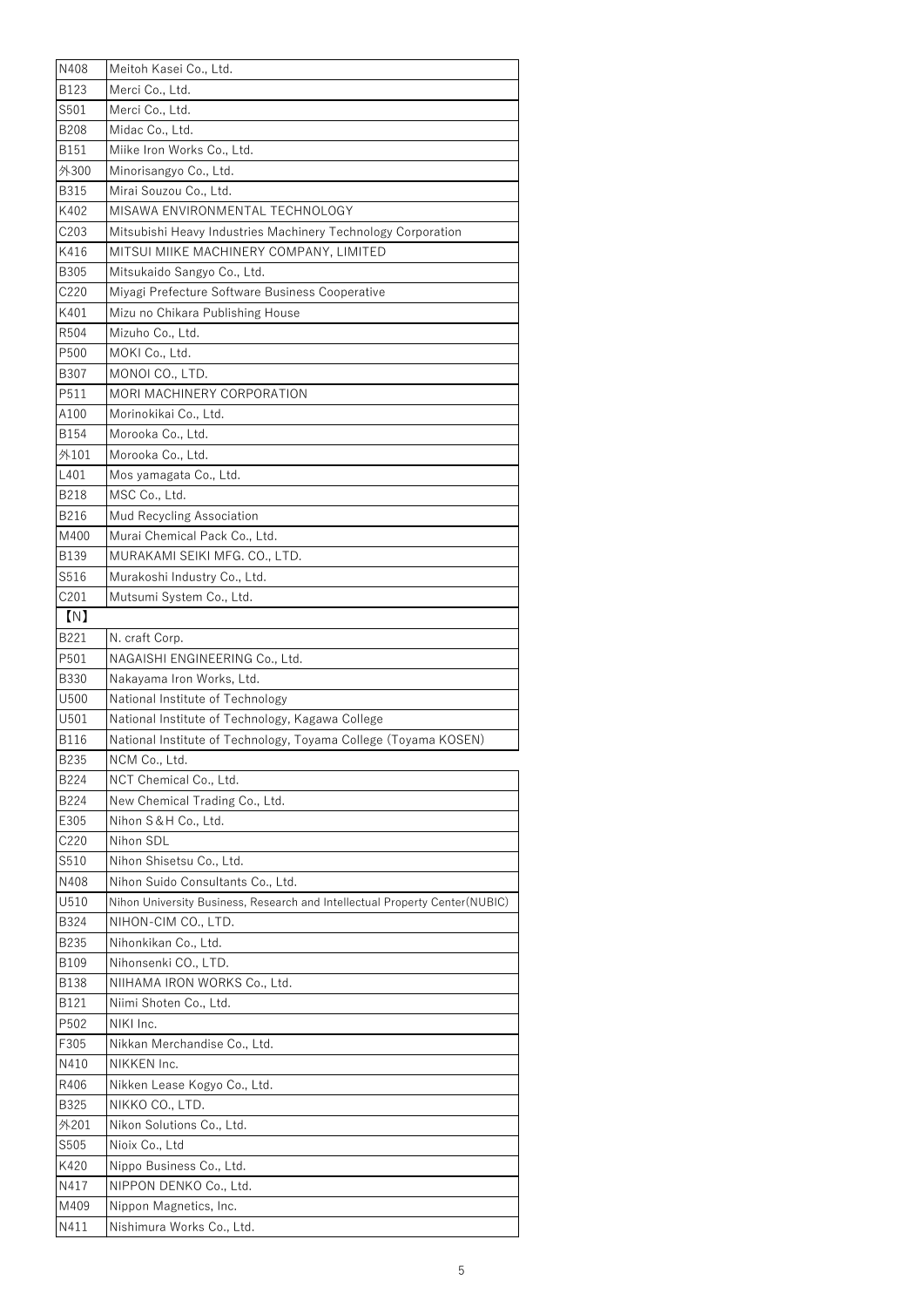| <b>B108</b>         | Nissin Kikai Co., Ltd.                                                 |
|---------------------|------------------------------------------------------------------------|
| 外500                | North West Co., Ltd.                                                   |
| <b>B117</b>         | NPC Incorporated                                                       |
| P201                | NTT BUSINESS SOLUTIONS CORPORATION                                     |
| [0]                 |                                                                        |
| C210                | Odakyu Electric Railway Co., Ltd.                                      |
| N408                | OGISOKENTIKU Co., Ltd.                                                 |
| <b>B200</b>         | Oguma Iron Works Co., Ltd.                                             |
| B231                | Ohara Corporation                                                      |
| <b>B228</b>         | Ohashi Inc.                                                            |
| 外102                | OilQuick Japan Co., Ltd.                                               |
| N407                | OKAWARA MFG. CO., LTD.                                                 |
| U502                | Okayama University of Science                                          |
| N402                | OMEGANIX Inc.                                                          |
| S519                | Omiya Kouatsu Co., Ltd.                                                |
| R510                | One Will Co., Ltd.                                                     |
| <b>B145</b>         | Onodera Mfg. Co., Ltd.                                                 |
| T503                | Orcauboat                                                              |
| <b>B119</b>         | OSAKA N·E·D MACHINERY Co., Ltd.                                        |
| U511                | Osaka Sangyo University                                                |
| [P]                 |                                                                        |
| S507                | Paionia Furyokuki Co., Ltd.                                            |
| <b>B319</b>         | PANA CHEMICAL CO., LTD.                                                |
| E202                | Pantech Corporation                                                    |
| <b>B321</b>         | Pellenc ST Japan K. K.                                                 |
| K412                | PELLET WaTaRal                                                         |
| <b>B129</b>         | <b>PFU Limited</b>                                                     |
| B320                | PLANT SYSTEM CO., LTD.                                                 |
| Q405                | Plantec Inc.                                                           |
| N501                | PNEUMATIC CO., LTD.                                                    |
| <b>B106</b>         | Proflex Co., Ltd.                                                      |
| [R]                 |                                                                        |
| <b>B134</b>         | Reformo Co., Ltd.                                                      |
| N408                | Research Center for Environmental Quality Management, Kyoto University |
| S518                | <b>Restar Communications</b>                                           |
| R514                | RETRUS Co., Ltd.                                                       |
| Q504                | REXPORT Inc.                                                           |
| C208                |                                                                        |
|                     | Rigaku Corporation                                                     |
| S511                | Rikken Co., Ltd.                                                       |
| B237                | Rita Technology, Ltd.                                                  |
| <b>B334</b>         | RIX Co., Ltd.                                                          |
| 外203                | RIX Co., Ltd.                                                          |
| N408                | ROBOT ARRANGERS JAPAN                                                  |
| N409                | RYOENG Co., Ltd.                                                       |
| <b>B329</b>         | Ryohshin Co., Ltd.                                                     |
| <b>B156</b>         | Ryoki Co., Ltd.                                                        |
| Q402                | RYOKOLIME INDUSTRY Co., Ltd.                                           |
| <b>B328</b>         | Ryokusan Co., Ltd.                                                     |
| S502                | Ryosei Co., Ltd.                                                       |
| N405                | Ryuki Engineering Inc.                                                 |
| G300                | Ryuki Engineering Inc.                                                 |
| U512                | Ryukoku University                                                     |
| $\sf{[S]}$          |                                                                        |
| D203                | S. K. SOAP MFG. CO., LTD.                                              |
| S522                | SAGAMISYOUKAI CORPORATION                                              |
| B237                | SAKAMOTOTEX Co., Ltd.                                                  |
| <b>B131</b><br>N408 | Samac Co., Ltd.<br>Sanicon Co., Ltd.                                   |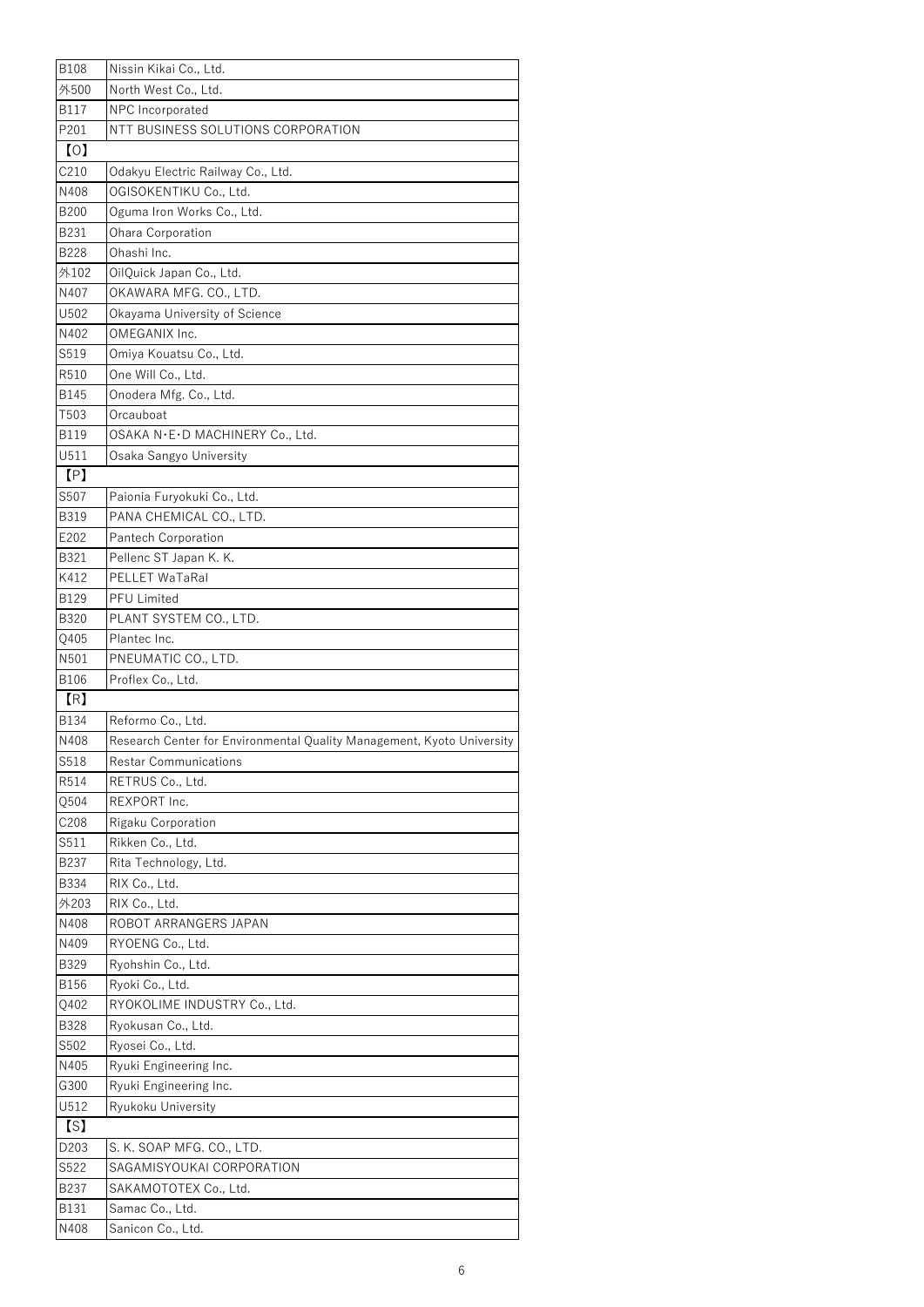| P502        | SANIKON Co., Ltd.                             |
|-------------|-----------------------------------------------|
| M403        | SANKO COMPANY LIMITED                         |
| R500        | Sankou Co., Ltd.                              |
| B215        |                                               |
| <b>B309</b> | Sanritsu Machine Industry Co., Ltd.           |
| P402        | Sanyo Trading Co., Ltd.                       |
|             | SANYU KIKI CO., LTD.<br>SASAKI CORPORATION    |
| <b>B125</b> |                                               |
| B222        | SATAKE CORPORATION                            |
| <b>B111</b> | Sato Tekko Co., Ltd.                          |
| 外100        | Sato Tekko Co., Ltd.                          |
| 外404        | Sekiguchitekkojo Co., Ltd.                    |
| S514        | SHIKIBO LTD.                                  |
| T502        | SHIKOKU-CAGE Co., Ltd.                        |
| E306        | Shimada Shoji Co., Ltd.                       |
| N408        | SHINEITECHNO Co., Ltd.                        |
| <b>B155</b> | Shinko Boeki Co., Ltd.                        |
| 外202        | Shinko Service Co. Ltd.                       |
| K412        | Shinkoukouki Corporation                      |
| S515        | Shinkukigyo Co., Ltd.                         |
| R513        | ShinMaywa Industries, Ltd.                    |
| B304        | Shinnan Corporation                           |
| Q401        | SHINODA & CO., LTD.                           |
| E205        | SHINTO Holdings, Inc.                         |
| <b>B317</b> | Shinwa Manufaucturing Co., Ltd.               |
| B206        | Shin'yo ENGINEERING CO., LTD.                 |
| L401        | Shiotani Construction Inc.                    |
| B220        | SHIZUKA Inc.                                  |
| M404        | Shizuoka Seiki Co., Ltd.                      |
| C200        | Shonan Information Equipment System Co., Ltd. |
| <b>B310</b> | SHONAN TRADING CO., LTD.                      |
| E307        | SHONAN TRADING CO., LTD.                      |
| C205        | SHUZUI SCALES CO., LTD.                       |
| B224        | SIGMA Co., Ltd.                               |
| <b>B337</b> | SINANEN Facilities Co., Ltd.                  |
| P506        | SINKPIA·JAPAN CO., LTD.                       |
| C214        | Smart Drive, Inc.                             |
| C202        | SMS Co., Ltd.                                 |
| N503        | Solace Co., Ltd.                              |
| <b>B144</b> | SR Co., Ltd.                                  |
| <b>B113</b> | <b>SSAB</b>                                   |
| R405        | SSC Co., Ltd.                                 |
| <b>B114</b> | SSI Shredding Systems K. K.                   |
| F304        | Sugino Machine Limited                        |
| <b>B136</b> | Sun Earth Co., Ltd.                           |
| N504        | SUN MAINTENANCE KOKI CO., LTD.                |
| <b>B318</b> | SUNMORE K. K.                                 |
| A102        | Sunnick Co., Ltd.                             |
| S524        | Suntechno Co., Ltd.                           |
| U516        | SWEET2022                                     |
| <b>B327</b> | Syoken Co., Ltd.                              |
| (T)         |                                               |
| B239        | T·B·Kansai-Logistics Co., Ltd.                |
| <b>B118</b> | TAIYO Co., Ltd.                               |
| B201        | TAIYO MACHINERY CO., LTD.                     |
| B303        | TAJIRI Co., Ltd.                              |
| R401        | Takahashi Body Co., Ltd.                      |
| Q504        | Takao Iron Works Co., Ltd.                    |
| P403        | Takedaworks Co., Ltd.                         |
|             |                                               |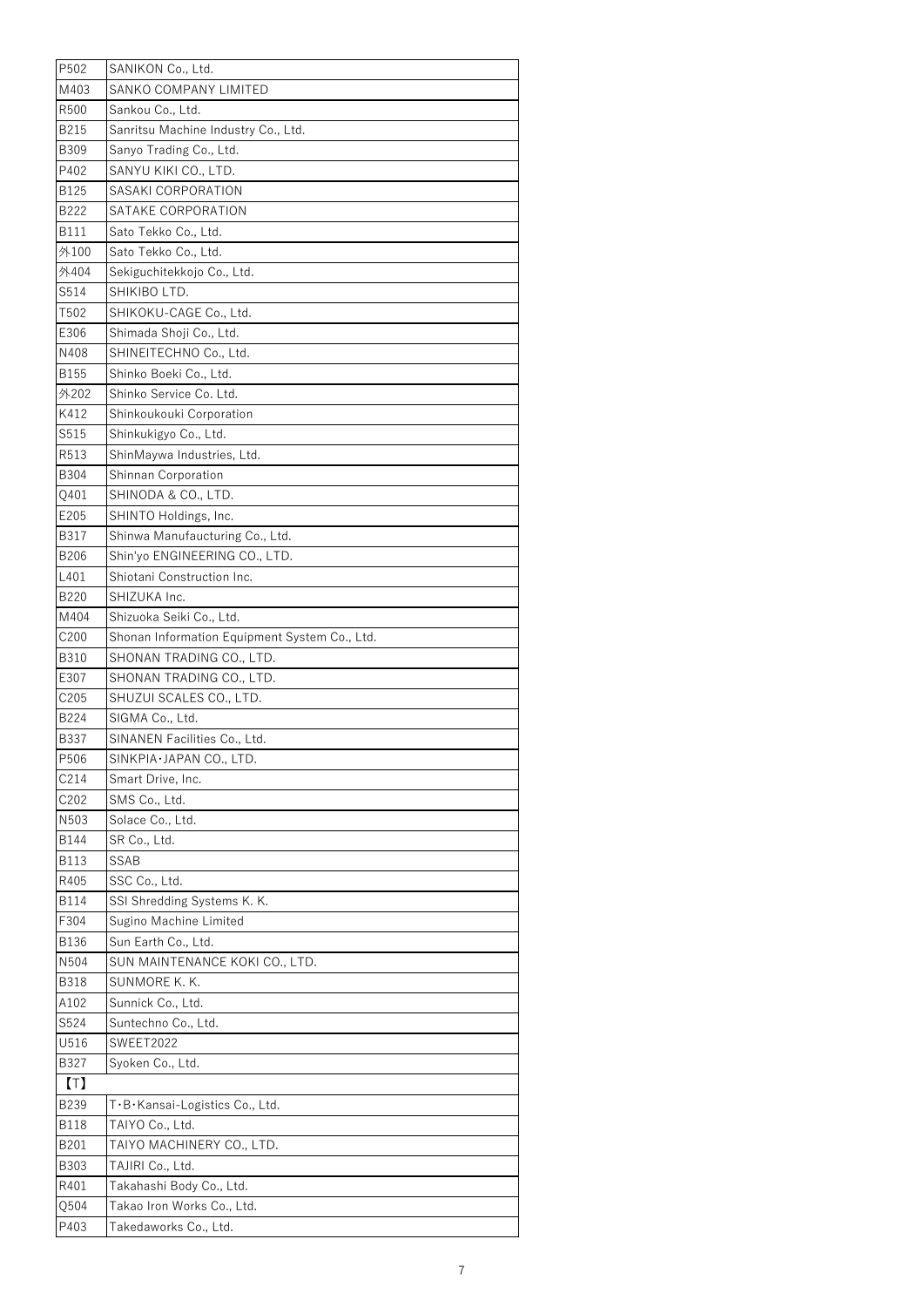| M407                | TAKEDEN CO., LTD.                                                                          |
|---------------------|--------------------------------------------------------------------------------------------|
| P508                | TAKEEI CO., LTD.                                                                           |
| N420                | TAKE-GEN CO., LTD.                                                                         |
| S504                | TAKENOIRI INDUSTRY CO., LTD.                                                               |
| N416                | Taki Engineering CO., LTD.                                                                 |
| S525                | Tanaka Electric Laboratory Co., Ltd.                                                       |
| K401                | TANAKA HYDROPOWER CO., LTD.                                                                |
| R506                | Tani Industry Co., Ltd.                                                                    |
| N408                | Tantaishiki Haisuisyori Kyoukai                                                            |
| <b>B311</b>         | TAS TEC CO., LTD.                                                                          |
| <b>B105</b>         | TATSUEI KOUGYOU Co., Ltd.                                                                  |
| <b>B239</b>         | TB·Logistics Co., Ltd.                                                                     |
| K415                | Technis Co., Ltd.                                                                          |
| B101                | Techno Eco Co., Ltd.                                                                       |
| B322                | Technolinks Co., Ltd.                                                                      |
| L404                | TEIJIN FRONTIER CO., LTD.                                                                  |
| E301                | Teraoka Seiko Co., Ltd.                                                                    |
| B230                | TEZUKA PRESS CO., LTD.                                                                     |
| <b>B235</b>         | Three M Co., Ltd.                                                                          |
| C206                | TimeWorld Co., Ltd.                                                                        |
| K412                | Toagikenkougyou Co., Ltd.                                                                  |
| N408                | Toho Technology Corp.                                                                      |
| B227                | TOHTO HYDRAULICS CO., LTD.                                                                 |
| K410                | <b>Toki Corporation</b>                                                                    |
| B229                | Tokumitsu Machinery Co., Ltd.                                                              |
| B102                | Tokyo Automatic Machinery Works, Ltd.                                                      |
| B239                | Tokyo Board Industries Co., Ltd.                                                           |
| U506                | <b>Tokyo University</b>                                                                    |
| <b>B140</b>         | TOMRA Sorting K. K.                                                                        |
| <b>B316</b>         | TOOLINN CO., LTD.                                                                          |
| 外403                | Top Arrows Inc.                                                                            |
| B206                | Toritani Welding Engineering Co., Ltd.                                                     |
| T500                | <b>Tottori Industrial Promotion Organization</b>                                           |
| B233                | Towakogyo Co., Ltd.                                                                        |
| K401                | TOYO DENKI SEIZO K. K.                                                                     |
| U509                | <b>TOYO UNIVERSITY</b>                                                                     |
| N414                | Tsurumi Manufacturing Co., Ltd.                                                            |
| $[\cup]$            |                                                                                            |
| T504                | Ubekohki Co., Ltd.                                                                         |
| B323                | Ueda Industries Co., Ltd.                                                                  |
| B237                | UENOTEX Co., Ltd.                                                                          |
| E201                | UPRISE CO., LTD.                                                                           |
| B226                | Urano Trading. Co., Ltd.                                                                   |
| <b>B139</b>         | URAS TECHNO CO., LTD.                                                                      |
| C207                | Ushiwakamaru Co., Ltd.                                                                     |
| [V]                 |                                                                                            |
| D200                |                                                                                            |
| N400                | VIP GLOBAL CO., LTD.<br>VIP GLOBAL CO., LTD.                                               |
| (W)                 |                                                                                            |
|                     |                                                                                            |
| <b>B333</b><br>B302 | Wako Co., Ltd.<br>WAMGROUP                                                                 |
| <b>B305</b>         |                                                                                            |
| C212                | <b>Waste Glass Recycling Business Cooperative</b><br>Waste Management Industry Association |
|                     |                                                                                            |
| B205                | WEF Institute of Technology Inc.                                                           |
| S526<br>R507        | Weinhaus Gerhardt K. K.                                                                    |
| S513                | Wideloop Co., Ltd.                                                                         |
| K401                | World Kogyo Co., Ltd.<br>WWS-JAPAN Co., Ltd.                                               |
|                     |                                                                                            |